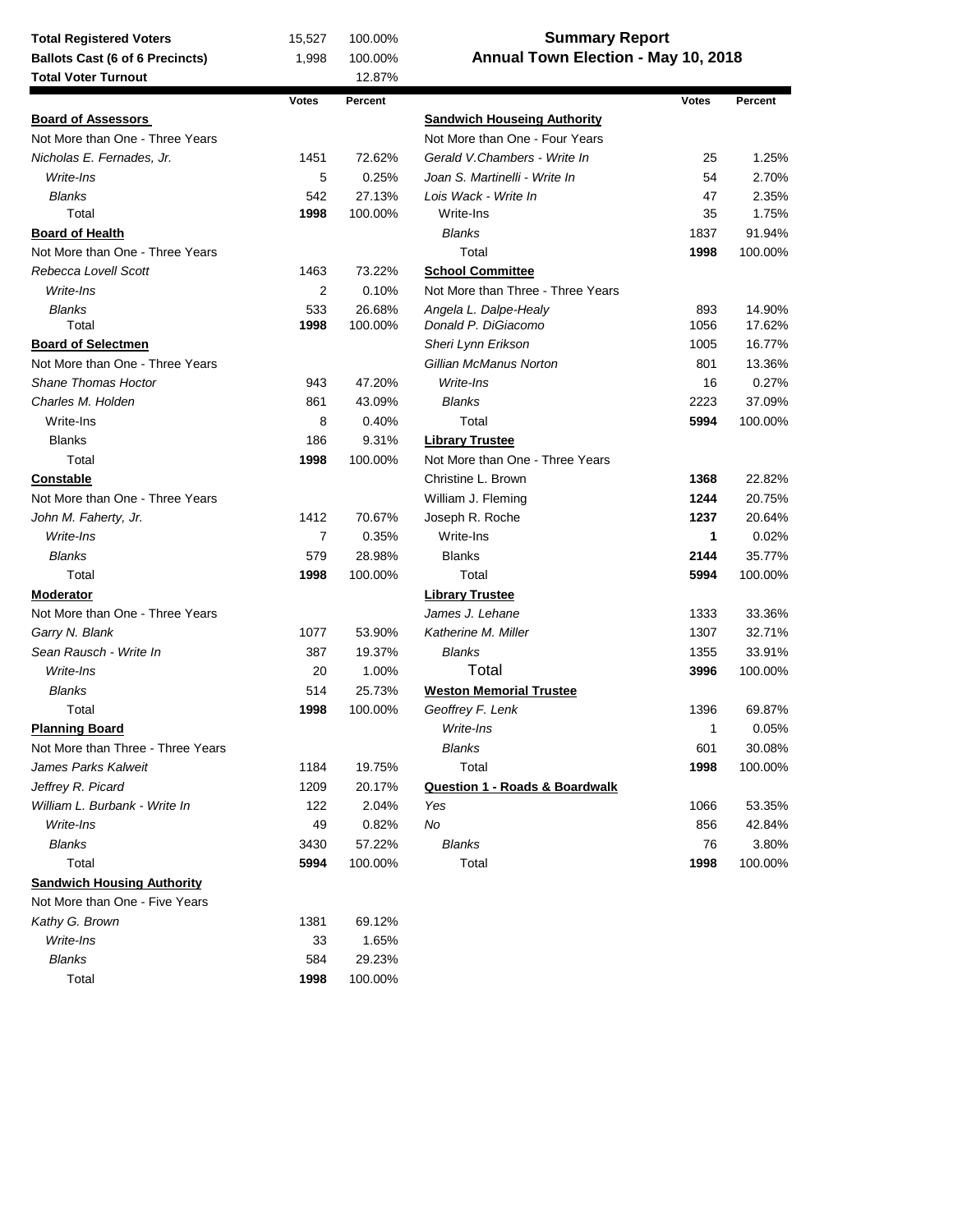## **TOWN OF SANDWICH ANNUAL TOWN ELECTION MAY 10, 2018**

| # of Registered Voters     | 15,527 |
|----------------------------|--------|
| <b>Total Ballots Cast:</b> | 1,998  |

12.87% **% of Total Voters**

| <b>PRECINCT</b>                              | $\overline{\mathbf{1}}$ | $\overline{2}$ | $\overline{\mathbf{3}}$ | 4        | 5              | 6        | <b>Total</b> | <b>Grand</b> | $\frac{0}{0}$ |
|----------------------------------------------|-------------------------|----------------|-------------------------|----------|----------------|----------|--------------|--------------|---------------|
|                                              |                         |                |                         |          |                |          | <b>Votes</b> | <b>Total</b> | of Vote       |
| <b>OFFICES/CANDIDATES</b>                    |                         |                |                         |          |                |          | Cast         |              |               |
| <b>Number of Eligible Voters by Precinct</b> | 2795                    | 2689           | 2476                    | 2611     | 2516           | 2440     |              | 15527        |               |
| <b>Total Ballots Cast</b>                    | 467                     | 430            | 282                     | 211      | 315            | 293      | 1998         |              |               |
| <b>Percentage By Precinct</b>                | 16.71%                  | 15.99%         | 11.39%                  | 8.08%    | 12.52%         | 12.01%   |              |              |               |
| <b>Board of Assessors</b>                    |                         |                |                         |          |                |          |              |              |               |
| <b>Not More than One - Three Years</b>       |                         |                |                         |          |                |          |              |              |               |
| Nicholas E. Fernades, Jr.                    | 336                     | 285            | 216                     | 156      | 238            | 220      | 1451         | 1451         | 72.62%        |
| Write-Ins                                    |                         | 3              |                         | $\Omega$ | $\overline{0}$ | $\theta$ | 5            | 5            | 0.25%         |
| <b>Blanks</b>                                | 130                     | 142            | 65                      | 55       | 77             | 73       | 542          | 542          | 27.13%        |
| <b>Total</b>                                 | 467                     | 430            | 282                     | 211      | 315            | 293      |              | 1998         | 100.00%       |
|                                              |                         |                |                         |          |                |          |              |              |               |
| <b>Number of Eligible Voters by Precinct</b> | 2795                    | 2689           | 2476                    | 2611     | 2516           | 2440     |              | 15527        |               |
| <b>Total Ballots Cast</b>                    | 467                     | 430            | 282                     | 211      | 315            | 293      | 1998         |              |               |
| <b>Percentage By Precinct</b>                | 16.71%                  | 15.99%         | 11.39%                  | 8.08%    | 12.52%         | 12.01%   |              |              |               |
|                                              |                         |                |                         |          |                |          |              |              |               |
| <b>Board of Health</b>                       |                         |                |                         |          |                |          |              |              |               |
| <b>Not More than One - Three Years</b>       |                         |                |                         |          |                |          |              |              |               |
| Rebecca Lovell Scott                         | 338                     | 299            | 217                     | 158      | 234            | 217      | 1463         | 1463         | 73.22%        |
| Write-Ins                                    |                         |                |                         | $\Omega$ |                | ∩        |              |              | 0.10%         |
| <b>Blanks</b>                                | 128                     | 130            | 65                      | 53       | 8              | 76       | 533          | 533          | 26.68%        |
| <b>Total</b>                                 | 467                     | 430            | 282                     | 211      | 315            | 293      |              | 1998         | 100.00%       |
|                                              |                         |                |                         |          |                |          |              |              |               |
| <b>Number of Eligible Voters by Precinct</b> | 2795                    | 2689           | 2476                    | 2611     | 2516           | 2440     |              | 15527        |               |
| <b>Total Ballots Cast</b>                    | 467                     | 430            | 282                     | 211      | 315            | 293      | 1998         |              |               |
| <b>Percentage By Precinct</b>                | 16.71%                  | 15.99%         | 11.39%                  | 8.08%    | 12.52%         | 12.01%   |              |              |               |
| <b>Board of Selectmen</b>                    |                         |                |                         |          |                |          |              |              |               |
| <b>Not More than One - Three Years</b>       |                         |                |                         |          |                |          |              |              |               |
| <b>Shane Thomas Hoctor</b>                   | 228                     | 200            | 134                     | 89       | 166            | 126      | 943          | 943          | 47.20%        |
| Charles M. Holden                            | 190                     | 186            | 128                     | 100      | 115            | 142      | 861          | 861          | 43.09%        |
| Write-Ins                                    |                         |                |                         |          | $\overline{0}$ | $\Omega$ | 8            | 8            | 0.40%         |
| <b>Blanks</b>                                | 44                      | 43             | 19                      | 21       | 34             | 25       | 186          | 186          | 9.31%         |
| <b>Total</b>                                 | 467                     | 430            | 282                     | 211      | 315            | 293      |              | 1998         | 100.00%       |

| <b>Number of Eligible Voters by Precinct</b> | 2795 | 2689             | 2476                 | 2611  | 2516 | 2440   |      | 15527 |  |
|----------------------------------------------|------|------------------|----------------------|-------|------|--------|------|-------|--|
|                                              |      |                  |                      |       |      |        |      |       |  |
| <b>Total Ballots Cast</b>                    |      | 430 <sup> </sup> | 282                  |       |      | 293    | 1998 |       |  |
| <b>Percentage By Precinct</b>                |      |                  | 16.71% 15.99% 11.39% | 8.08% |      | 12.01% |      |       |  |
|                                              |      |                  |                      |       |      |        |      |       |  |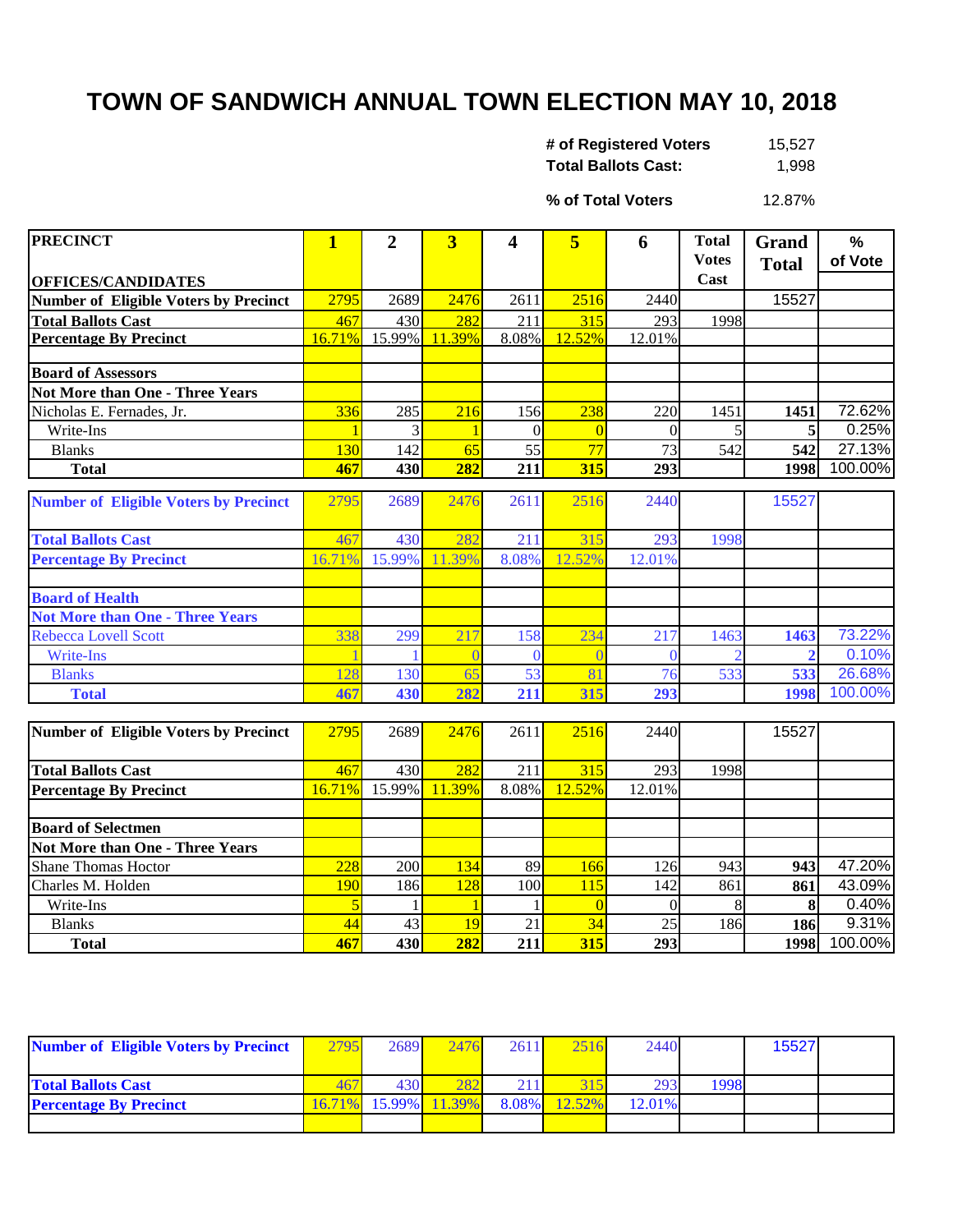| <b>Constable</b>                       |                 |     |     |      |     |     |            |      |         |
|----------------------------------------|-----------------|-----|-----|------|-----|-----|------------|------|---------|
| <b>Not More than One - Three Years</b> |                 |     |     |      |     |     |            |      |         |
| John M. Faherty, Jr.                   | 3281            | 278 | 215 | 1461 | 232 | 213 | 1412       | 1412 | 70.67%  |
| Write-Ins                              |                 |     |     |      |     |     |            |      | 0.35%   |
| <b>Blanks</b>                          | 38 <sub>l</sub> | 151 | 66  | 62   |     | 70  | <b>579</b> | 579  | 28.98%  |
| <b>Total</b>                           | 467             | 430 | 282 |      | 315 | 293 |            | 1998 | 100.00% |

| Number of Eligible Voters by Precinct | 2795   | 2689   | 2476   | 2611  | 2516       | 2440            |      | 15527 |         |
|---------------------------------------|--------|--------|--------|-------|------------|-----------------|------|-------|---------|
|                                       |        |        |        |       |            |                 |      |       |         |
| <b>Total Votes Cast</b>               | 467    | 430    | 282    | 211   | 315        | 293             | 1998 |       |         |
| <b>Percentage By Precinct</b>         | 16.71% | 15.99% | 11.39% | 8.08% | 12.52%     | 12.01%          |      |       |         |
|                                       |        |        |        |       |            |                 |      |       |         |
| <b>Moderator</b>                      |        |        |        |       |            |                 |      |       |         |
| Not More than One - Three Years       |        |        |        |       |            |                 |      |       |         |
| Garry N. Blank                        | 257    | 243    | 159    | 104   | 157        | 157             | 1077 | 1077  | 53.90%  |
| Sean Rausch - Write In                | 74     | 65     | 67     | 42    | 70         | 60              | 387  | 387   | 19.37%  |
| Write-Ins                             |        |        |        |       |            |                 | 20   | 20    | 1.00%   |
| <b>Blanks</b>                         | 129    | 119    | 53     | 62    | 79.        | 72 <sub>1</sub> | 514  | 514   | 25.73%  |
| <b>Total</b>                          | 467    | 430    | 282    | 211   | <b>315</b> | 293             |      | 1998  | 100.00% |

| <b>Number of Eligible Voters by Precinct</b> | 2795        | 2689   | 2476   | 2611            | 2516   | 2440   |      | 15527 |         |
|----------------------------------------------|-------------|--------|--------|-----------------|--------|--------|------|-------|---------|
|                                              |             |        |        |                 |        |        |      |       |         |
| <b>Total Votes Cast</b>                      | 467         | 430    | 282    | 211             | 315    | 293    | 1998 |       |         |
| <b>Percentage By Precinct</b>                | 16.71%      | 15.99% | 11.39% | 8.08%           | 12.52% | 12.01% |      |       |         |
|                                              |             |        |        |                 |        |        |      |       |         |
| <b>Planning Board</b>                        |             |        |        |                 |        |        |      |       |         |
| <b>Not More than Three - Three Years</b>     |             |        |        |                 |        |        |      |       |         |
| <b>James Parks Kalweit</b>                   | 278         | 237    | 182    | 128             | 190    | 169    | 1184 | 1184  | 19.75%  |
| Jeffrey R. Picard                            | 271         | 246    | 190    | 125             | 190    | 187    | 1209 | 1209  | 20.17%  |
| William L. Burbank - Write In                |             | 27     | 17     | 10 <sub>1</sub> | 27     | 14     | 122  | 122   | 2.04%   |
| Write-Ins                                    |             | 10     |        | 10              |        |        | 49   | 49    | 0.82%   |
| <b>Blanks</b>                                | 818         | 770    | 455    | 360             | 527    | 500    | 3430 | 3430  | 57.22%  |
| <b>Total</b>                                 | <b>1401</b> | 1290   | 846    | 633             | 945    | 879    |      | 5994  | 100.00% |

| Number of Eligible Voters by Precinct | 2795             | 2689   | 2476            | 2611  | 2516   | 2440   |      | 15527 |         |
|---------------------------------------|------------------|--------|-----------------|-------|--------|--------|------|-------|---------|
|                                       |                  |        |                 |       |        |        |      |       |         |
| <b>Total Votes Cast</b>               | 467              | 430    | 282             | 211   | 315    | 293    | 1998 |       |         |
| <b>Percentage By Precinct</b>         | 16.71%           | 15.99% | 11.39%          | 8.08% | 12.52% | 12.01% |      |       |         |
|                                       |                  |        |                 |       |        |        |      |       |         |
| <b>Sandwich Housing Authority</b>     |                  |        |                 |       |        |        |      |       |         |
| Not More than One - Five Years        |                  |        |                 |       |        |        |      |       |         |
| Kathy G. Brown                        | 325              | 279    | 201             | 153   | 220    | 203    | 1381 | 1381  | 69.12%  |
| Write-Ins                             |                  |        | 10 <sub>l</sub> |       |        |        | 33   | 33    | 1.65%   |
| <b>Blanks</b>                         | 140 <sub>l</sub> | 147    | 71              | 52    | 93     | 81     | 584  | 584   | 29.23%  |
| <b>Total</b>                          | 467              | 430    | 282             | 211   | 315    | 293    |      | 1998  | 100.00% |

| <b>Number of Eligible Voters by Precinct</b> | 2795 | 2689 | 2476                 | 2611         | 2516   | 2440   |      | 15527 |  |
|----------------------------------------------|------|------|----------------------|--------------|--------|--------|------|-------|--|
|                                              |      |      |                      |              |        |        |      |       |  |
| <b>Total Votes Cast</b>                      |      | 430  | 282                  | $21^{\circ}$ | 315    | 293    | 1998 |       |  |
| <b>Percentage By Precinct</b>                |      |      | 16.71% 15.99% 11.39% | 8.08%        | 12.52% | 12.01% |      |       |  |
|                                              |      |      |                      |              |        |        |      |       |  |
| <b>Sandwich Houseing Authority</b>           |      |      |                      |              |        |        |      |       |  |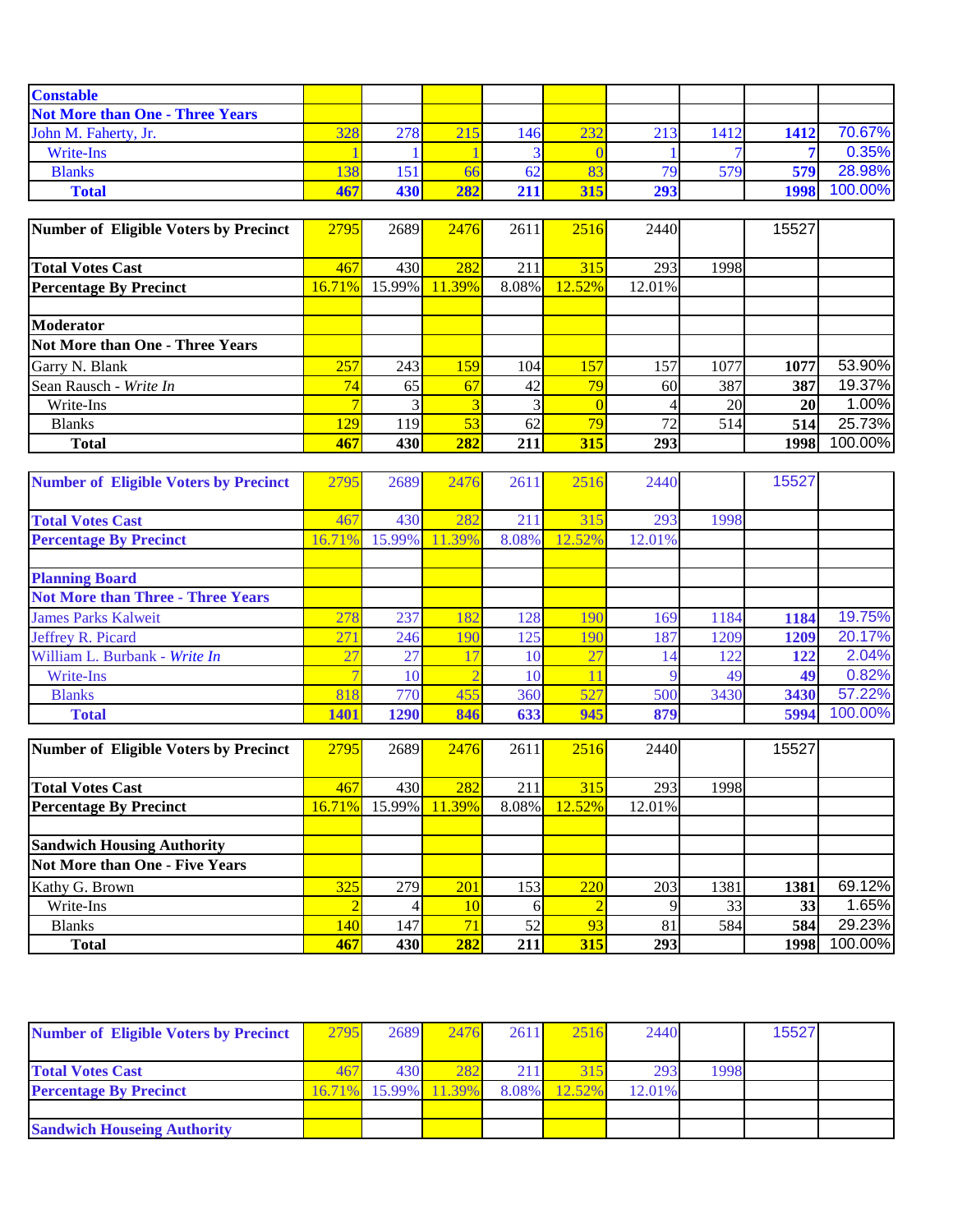| <b>Not More than One - Four Years</b> |     |     |                  |     |     |      |      |         |
|---------------------------------------|-----|-----|------------------|-----|-----|------|------|---------|
| Gerald V.Chambers - Write In          |     |     |                  |     |     |      |      | 1.25%   |
| Joan S. Martinelli - Write In         |     |     |                  |     |     |      |      | 2.70%   |
| Lois Wack - Write In                  |     |     |                  |     |     |      |      | 2.35%   |
| Write-Ins                             |     |     |                  |     |     |      |      | 1.75%   |
| <b>Blanks</b>                         | 398 | 259 | 194 <sub>h</sub> | 29  | 273 | 1837 | 1837 | 91.94%  |
| <b>Total</b>                          | 430 | 282 |                  | 315 | 293 |      | 1998 | 100.00% |

| Number of Eligible Voters by Precinct | 2795        | 2689   | 2476   | 2611  | 2516   | 2440   |      | 15527     |         |
|---------------------------------------|-------------|--------|--------|-------|--------|--------|------|-----------|---------|
|                                       |             |        |        |       |        |        |      |           |         |
| <b>Total Votes Cast</b>               | 467         | 430I   | 282    | 211   | 315    | 293    | 1998 |           |         |
| <b>Percentage By Precinct</b>         | $16.71\%$   | 15.99% | 11.39% | 8.08% | 12.52% | 12.01% |      |           |         |
|                                       |             |        |        |       |        |        |      |           |         |
| <b>School Committee</b>               |             |        |        |       |        |        |      |           |         |
| Not More than Three - Three Years     |             |        |        |       |        |        |      |           |         |
| Angela L. Dalpe-Healy                 | 212         | 175    | 129    | 91    | 158    | 128    | 893  | 893       | 14.90%  |
| Donald P. DiGiacomo                   | 263         | 197    | 176    | 111   | 148    | 161    | 1056 | 1056      | 17.62%  |
| Sheri Lynn Erikson                    | 228         | 171    | 139    | 125   | 171    | 171    | 1005 | 1005      | 16.77%  |
| Gillian McManus Norton                | 203         | 185    | 106    | 83    | 129    | 95     | 801  | 801       | 13.36%  |
| Write-Ins                             |             |        |        |       |        |        | 16   | <b>16</b> | 0.27%   |
| <b>Blanks</b>                         | 490         | 561    | 293    | 219   | 337    | 323    | 2223 | 2223      | 37.09%  |
| <b>Total</b>                          | <b>1401</b> | 1290   | 846    | 633   | 945    | 879    |      | 5994      | 100.00% |

| <b>Number of Eligible Voters by Precinct</b> | 2795        | 2689   | 2476   | 2611  | 2516   | 2440   |      | 15527 |         |
|----------------------------------------------|-------------|--------|--------|-------|--------|--------|------|-------|---------|
|                                              |             |        |        |       |        |        |      |       |         |
| <b>Total Votes Cast</b>                      | 467         | 430    | 282    | 211   | 315    | 293    | 1998 |       |         |
| <b>Percentage By Precinct</b>                | 16.71%      | 15.99% | 11.39% | 8.08% | 12.52% | 12.01% |      |       |         |
|                                              |             |        |        |       |        |        |      |       |         |
| <b>Library Trustee</b>                       |             |        |        |       |        |        |      |       |         |
| <b>Not More than One - Three Years</b>       |             |        |        |       |        |        |      |       |         |
| <b>Christine L. Brown</b>                    | 330         | 258    | 195    | 147   | 222    | 216    | 1368 | 1368  | 22.82%  |
| William J. Fleming                           | 304         | 241    | 189    | 139   | 192    | 179    | 1244 | 1244  | 20.75%  |
| Joseph R. Roche                              | 303         | 246    | 185    | 131   | 192    | 180    | 1237 | 1237  | 20.64%  |
| Write-Ins                                    |             |        |        |       |        |        |      |       | 0.02%   |
| <b>Blanks</b>                                | 464         | 545    | 277    | 215   | 339    | 304    | 2144 | 2144  | 35.77%  |
| <b>Total</b>                                 | <b>1401</b> | 1290   | 846    | 633   | 945    | 879    |      | 5994  | 100.00% |

| Number of Eligible Voters by Precinct | 2795   | 2689   | 2476   | 2611  | 2516   | 2440   |      | 15527 |         |
|---------------------------------------|--------|--------|--------|-------|--------|--------|------|-------|---------|
|                                       |        |        |        |       |        |        |      |       |         |
| <b>Total Votes Cast</b>               | 467    | 430    | 282    | 211   | 315    | 293    | 1998 |       |         |
| <b>Percentage By Precinct</b>         | 16.71% | 15.99% | 11.39% | 8.08% | 12.52% | 12.01% |      |       |         |
|                                       |        |        |        |       |        |        |      |       |         |
| <b>Library Trustee</b>                |        |        |        |       |        |        |      |       |         |
| Not More than Two - One Year          |        |        |        |       |        |        |      |       |         |
| James J. Lehane                       | 316    | 286    | 199    | 144   | 203    | 185    | 1333 | 1333  | 33.36%  |
| Katherine M. Miller                   | 308    | 240I   | 191    | 151   | 210    | 207    | 1307 | 1307  | 32.71%  |
| Write-Ins                             |        |        |        |       |        |        |      |       | 0.03%   |
| <b>Blanks</b>                         | 310    | 334I   | 173    | 127   | 217    | 194    | 1355 | 1355  | 33.91%  |
| <b>Total</b>                          | 934    | 860    | 564    | 422   | 630    | 586    |      | 3996  | 100.00% |